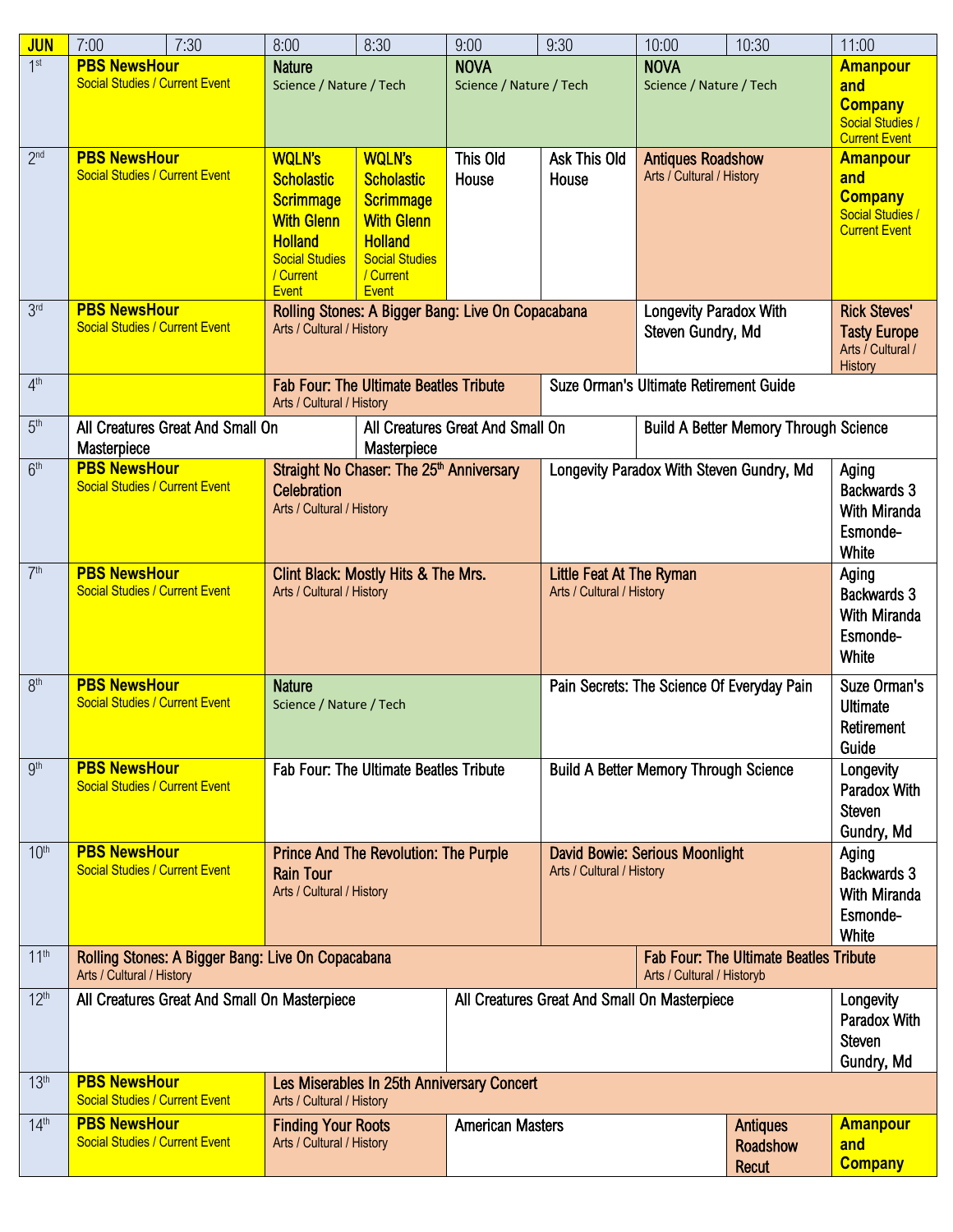|                  |                                                              |                                                                                                                                                                                                                                                                                            |                                                                                                                                                     |                                                                                                                         |                                                              |                                                       | Arts / Cultural /<br>History                                                                | <b>Social Studies /</b><br><b>Current Event</b>                                             |
|------------------|--------------------------------------------------------------|--------------------------------------------------------------------------------------------------------------------------------------------------------------------------------------------------------------------------------------------------------------------------------------------|-----------------------------------------------------------------------------------------------------------------------------------------------------|-------------------------------------------------------------------------------------------------------------------------|--------------------------------------------------------------|-------------------------------------------------------|---------------------------------------------------------------------------------------------|---------------------------------------------------------------------------------------------|
| 15 <sup>th</sup> | <b>PBS NewsHour</b><br><b>Social Studies / Current Event</b> | Arts / Cultural / History                                                                                                                                                                                                                                                                  | <b>Fab Four: The Ultimate Beatles Tribute</b>                                                                                                       |                                                                                                                         | Suze Orman's Ultimate Retirement Guide                       |                                                       |                                                                                             |                                                                                             |
| 16 <sup>th</sup> | <b>PBS NewsHour</b><br><b>Social Studies / Current Event</b> | <b>WQLN's</b><br><b>Scholastic</b><br>Scrimmage<br><b>With Glenn</b><br><b>Holland</b><br><b>Social Studies</b><br>/ Current<br><b>Event</b>                                                                                                                                               | <b>WQLN's</b><br><b>Scholastic</b><br><b>Scrimmage</b><br><b>With Glenn</b><br><b>Holland</b><br><b>Social Studies</b><br>/ Current<br><b>Event</b> | This Old<br>House                                                                                                       | Ask This Old<br>House                                        | <b>Antiques Roadshow</b><br>Arts / Cultural / History |                                                                                             | <b>Amanpour</b><br>and<br><b>Company</b><br><b>Social Studies /</b><br><b>Current Event</b> |
| 17 <sup>th</sup> | <b>PBS NewsHour</b><br><b>Social Studies / Current Event</b> | <b>Washington</b><br><b>Firing Line</b><br><b>Great Performances At The Met</b><br>Arts / Cultural / History<br><b>Week</b><br><b>With</b><br><b>Social Studies</b><br><b>Margaret</b><br>/ Current<br><b>Hoover</b><br><b>Event</b><br><b>Social Studies</b><br>/ Current<br><b>Event</b> |                                                                                                                                                     |                                                                                                                         |                                                              |                                                       |                                                                                             |                                                                                             |
| 18 <sup>th</sup> |                                                              | Saturday Night at the Movies                                                                                                                                                                                                                                                               | <b>Austin City</b><br><b>Limits</b><br>Arts / Cultural /<br>History                                                                                 |                                                                                                                         |                                                              |                                                       |                                                                                             |                                                                                             |
| 19 <sup>th</sup> | <b>Hotel Portofino</b>                                       | <b>Endeavour On Masterpiece</b>                                                                                                                                                                                                                                                            |                                                                                                                                                     |                                                                                                                         |                                                              |                                                       |                                                                                             | <b>Austin City</b><br><b>Limits</b><br>Arts / Cultural /<br>History                         |
| 20 <sup>th</sup> | <b>PBS NewsHour</b><br><b>Social Studies / Current Event</b> | <b>Antiques Roadshow</b><br>Arts / Cultural / History                                                                                                                                                                                                                                      |                                                                                                                                                     |                                                                                                                         | <b>Antiques Roadshow</b><br>Pov<br>Arts / Cultural / History |                                                       |                                                                                             | <b>Amanpour</b><br>and<br><b>Company</b><br><b>Social Studies /</b><br><b>Current Event</b> |
| 21 <sup>st</sup> | <b>PBS NewsHour</b><br><b>Social Studies / Current Event</b> | <b>Finding Your Roots</b><br>Arts / Cultural / History                                                                                                                                                                                                                                     |                                                                                                                                                     | Jon Stewart: The Mark Twain Prize<br><b>Antiques</b><br>Roadshow<br><b>Recut</b><br>Arts / Cultural /<br><b>History</b> |                                                              |                                                       | <b>Amanpour</b><br>and<br><b>Company</b><br><b>Social Studies /</b><br><b>Current Event</b> |                                                                                             |
| 22 <sup>nd</sup> | <b>PBS NewsHour</b><br><b>Social Studies / Current Event</b> | <b>Nature</b><br>Science / Nature / Tech                                                                                                                                                                                                                                                   |                                                                                                                                                     | <b>NOVA</b><br><b>Planet California</b><br>Science / Nature / Tech                                                      |                                                              |                                                       |                                                                                             | <b>Amanpour</b><br>and<br><b>Company</b><br>Social Studies /<br><b>Current Event</b>        |
| 23 <sup>rd</sup> | <b>PBS NewsHour</b><br><b>Social Studies / Current Event</b> | <b>WQLN's</b><br><b>Scholastic</b><br><b>Scrimmage</b><br><b>With Glenn</b><br><b>Holland</b><br><b>Social Studies</b><br>/ Current<br><b>Event</b>                                                                                                                                        | <b>WQLN's</b><br><b>Scholastic</b><br><b>Scrimmage</b><br><b>With Glenn</b><br><b>Holland</b><br><b>Social Studies</b><br>/ Current<br><b>Event</b> | This Old<br>House                                                                                                       | Ask This Old<br>House                                        | <b>Antiques Roadshow</b><br>Arts / Cultural / History |                                                                                             | <b>Amanpour</b><br>and<br><b>Company</b><br><b>Social Studies /</b><br><b>Current Event</b> |
| 24 <sup>th</sup> | <b>PBS NewsHour</b><br><b>Social Studies / Current Event</b> | <b>Washington</b><br><b>Week</b><br><b>Social Studies</b><br>/ Current<br>Event                                                                                                                                                                                                            | <b>Firing Line</b><br><b>With</b><br><b>Margaret</b><br><b>Hoover</b><br><b>Social Studies</b><br>/ Current<br><b>Event</b>                         | <b>Great American Recipe</b><br>Arts / Cultural / History                                                               |                                                              | American<br>Anthems                                   | <b>Antiques</b><br>Roadshow<br><b>Recut</b><br>Arts / Cultural /<br><b>History</b>          | <b>Amanpour</b><br>and<br><b>Company</b><br><b>Social Studies /</b><br><b>Current Event</b> |
| 25 <sup>th</sup> | <b>Lawrence Welk Show</b><br>Arts / Cultural / History       | <b>Public Television Feature Film Package</b>                                                                                                                                                                                                                                              |                                                                                                                                                     |                                                                                                                         |                                                              |                                                       | <b>Austin City</b><br><b>Limits</b><br>Arts / Cultural /<br>History                         |                                                                                             |